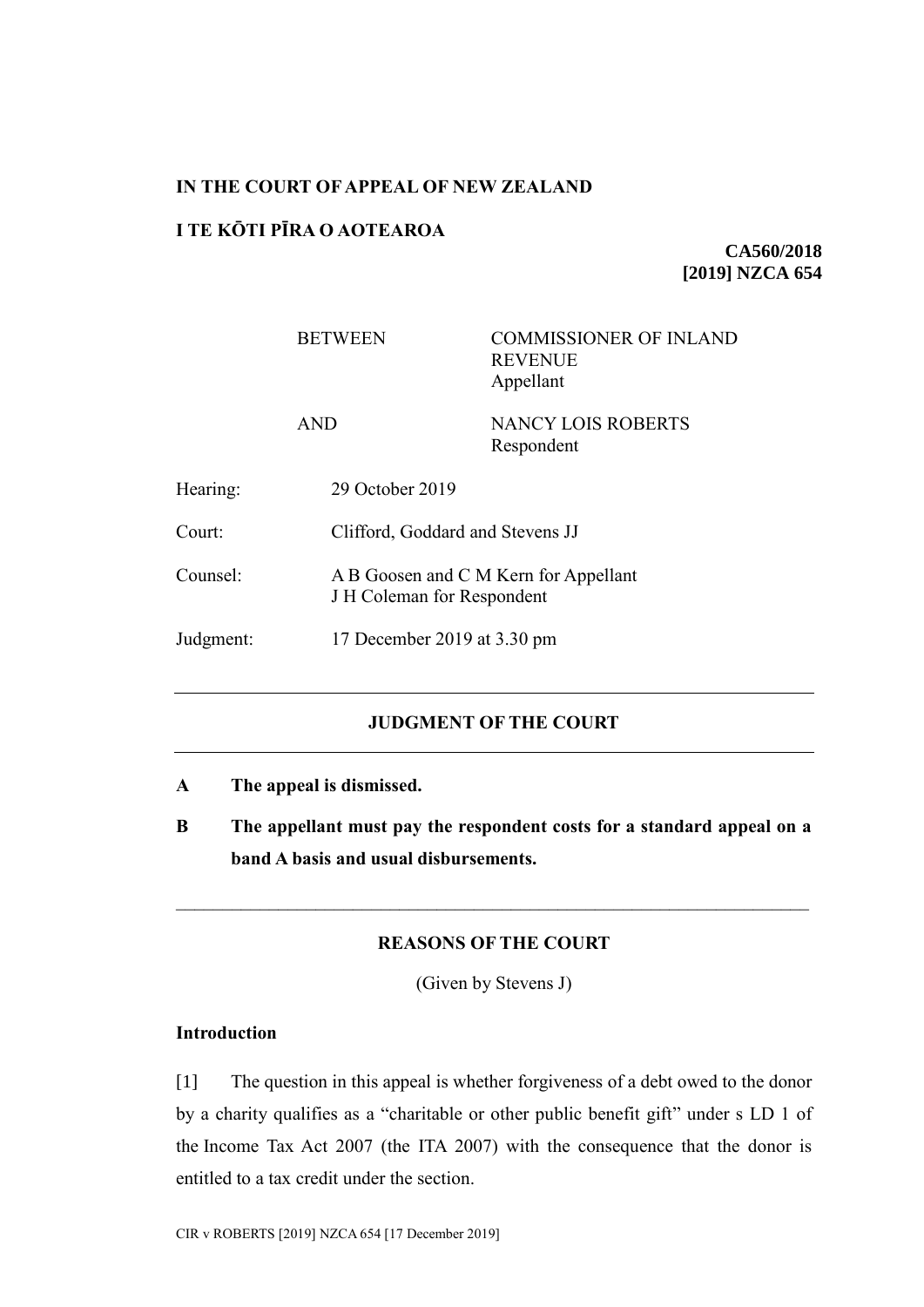[2] The answer depends on the meaning of "charitable or other public benefit gift" in s LD 3 of the ITA 2007 as defined at the relevant times. In dispute are the 2011 to 2015 tax years, during which period the respondent, Mrs Roberts, made annual gifts to a charitable trust by mean of deeds of gift.

[3] The wording in s LD 3(1)(a) of the ITA Act 2007 was amended for the 2014 and 2015 years with the result that we are required to interpret the meaning of the following words:

- (a) "a gift of \$5 or more that is paid" (for the 2011 to 2013 years); and
- (b) "a monetary gift of \$5 or more that is paid" (for the 2014 and 2015 years). $<sup>1</sup>$ </sup>

### **Factual background**

[4] The facts behind this disputed question of interpretation are not in issue. Mrs Roberts and her late husband had in 2007 established the Oasis Charitable Trust (the Trust) which was registered with the Charities Commission. Mr and Mrs Roberts lent \$1,708,080.90 to the Trust in October 2008.

[5] Mrs Roberts stated in her affidavit evidence in the High Court that she later forgave some of the debt due to her in the 2011 to 2015 income years as follows:

| <b>Total</b>  | \$274,732 |
|---------------|-----------|
| 31 March 2015 | \$65,372  |
| 28 March 2014 | \$60,418  |
| 28 March 2013 | \$65,272  |
| 30 March 2012 | \$45,270  |
| 30 March 2011 | \$38,400  |
| Date          | Amount    |

[6] By way of example, the forgiveness of debt for the tax year ended 31 March 2011 was implemented by Mrs Roberts executing a deed of gift, which

 $\mathbf{1}$ Section LD 3 was subsequently retrospectively amended on 18 March 2019 with effect from 1 April 2008, but the amendment does not apply to this case.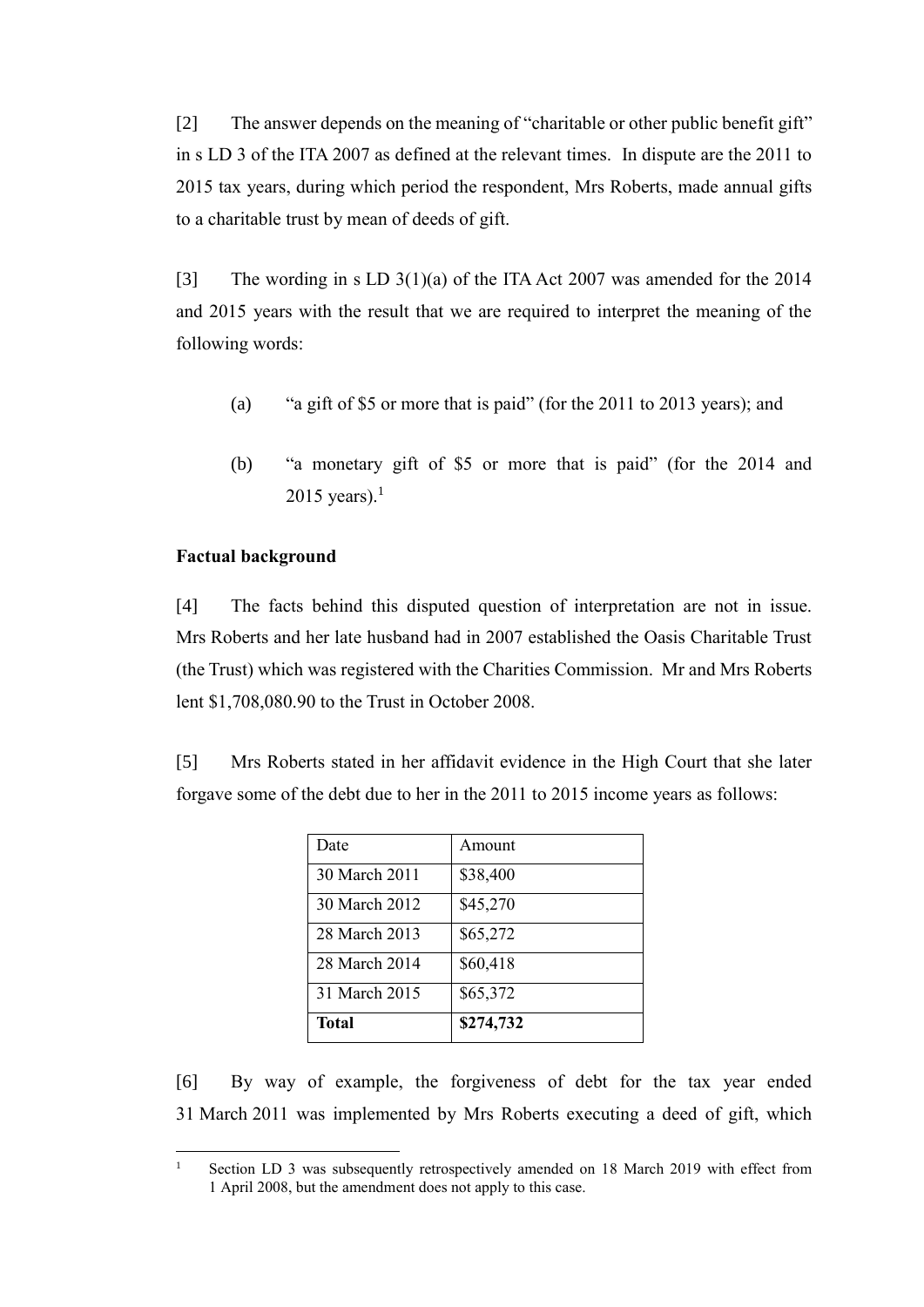provided that "the Donor [does hereby] freely give and release unto the Donee the sum of [\$38,400 and does reduce] the liability of the Donee to the sum of [\$820,064.50] as from the date hereof". Subsequently, Mrs Roberts filed a charitable tax credit claim form in respect to the \$38,400 gift to the Trust claiming a tax credit of \$12,799.98.

| Income year ended | Amount      |
|-------------------|-------------|
| 31 March 2011     | \$12,799.98 |
| 31 March 2012     | \$15,089.99 |
| 31 March 2013     | \$21,757.31 |
| 31 March 2014     | \$20,139.31 |
| 31 March 2015     | \$21,791.65 |
| <b>Total</b>      | \$91,577.24 |

[7] Mrs Roberts stated in her evidence that the total tax credits for the amounts forgiven were claimed by her for the relevant income years as follows:

[8] Mr Roberts died in September 2011 and Mrs Roberts received payment from the Commissioner of Inland Revenue (the Commissioner) of the donations tax credits for the forgiveness of debt (as well as for some other cash donations which are not in issue) in each of the five years by direct credit to her bank account.

[9] Following an investigation, the Commissioner issued a notice on 4 May 2016 requiring repayment by Mrs Roberts of the previously paid tax credits relating to the forgiveness of debt. This amounted to a disputable decision that is not an assessment under s 3(1) of the Tax Administration Act 1994 (the TAA). This resulted in a disputes process under Part 4A of the TAA. Following completion of the disputes process, the Commissioner's Disputes Review Unit confirmed the Commissioner's disputable decision. Mrs Roberts successfully challenged that ruling in the High Court.<sup>2</sup>

## **High Court judgment**

 $\overline{a}$ 

[10] In the High Court it was common ground between the parties that "monetary" is not a defined term for the purposes of s LD  $3<sup>3</sup>$  Counsel also accepted that "money"

<sup>2</sup> *Roberts v Commissioner of Inland Revenue* [2018] NZHC 2153 at [76].

<sup>3</sup> At [16]. "Money" is defined in s YA 1, but this definition is not applicable for the purposes of s LD 3.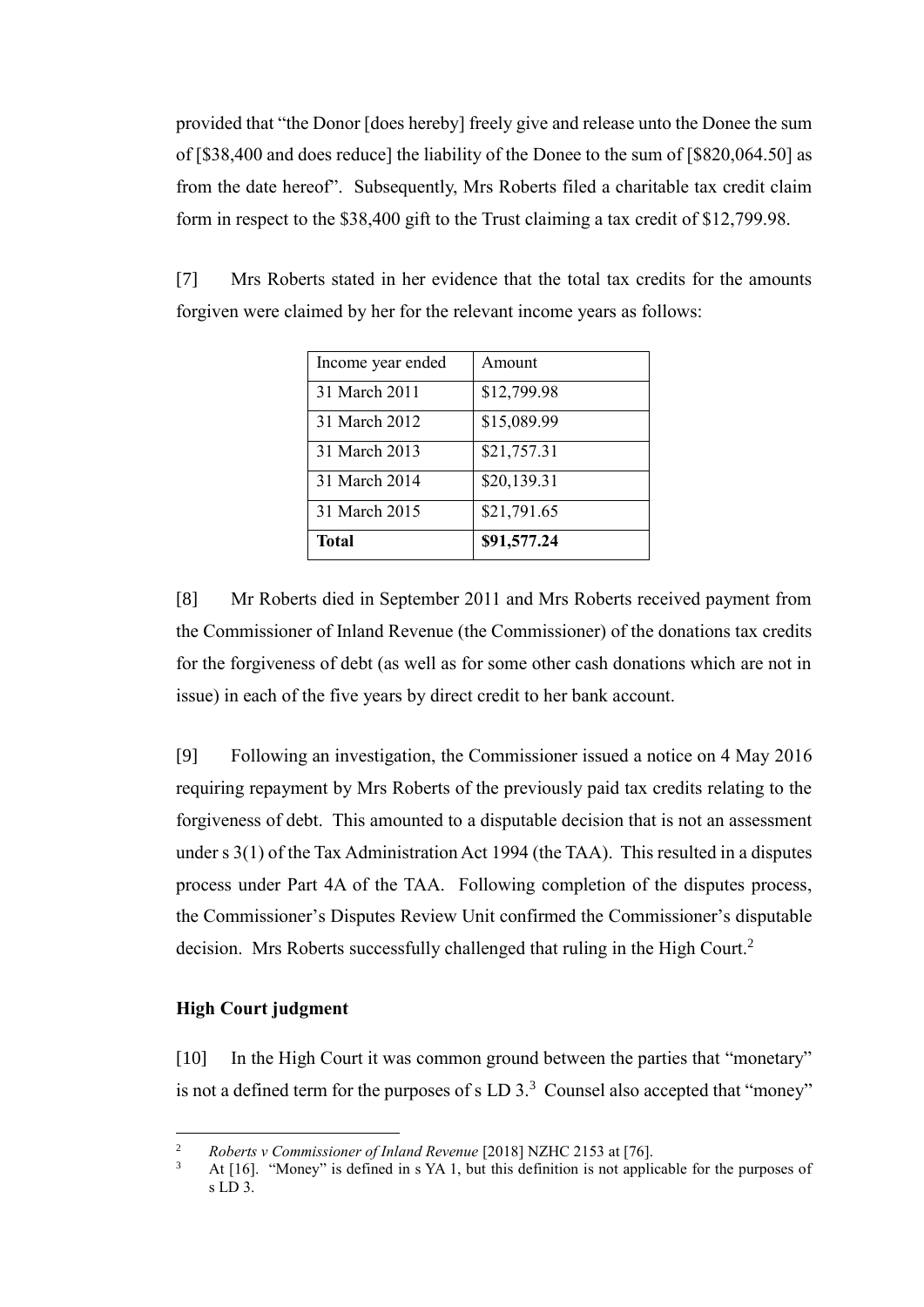is an imprecise term, the meaning of which depends on the context in which it is used.<sup>4</sup> Counsel disagreed, however, on whether "monetary" was simply synonymous with "money" in a narrow sense (e.g. cash or the like, such as payments by cheque, electronic funds transfer, credit card or debit card), or whether it had a wider meaning.<sup>5</sup>

[11] After considering the legislative history, Parliament's purpose and the statutory context, Cull J preferred the submission on behalf of Mrs Roberts that "monetary" is a broader concept than "money" in the form of cash.<sup>6</sup> The Judge's reasoning is conveniently summarised thus:

[43] There is no discernible difference between the kind of debt and credit relationship that occurs when dealing with a bank account, whether by internet banking or by cheque, and the similar kind of debt and credit relationship between a debtor and creditor. In both cases, the content of the gift is denominated in terms of money. The value of the gift is the monetary figure that is credited to the recipient. No complicated valuation issues arise in the typical case. It is for this reason that  $\overline{I}$  prefer the meaning of "monetary" advanced by Mr Coleman, namely, that "monetary" has a broader meaning than "money" in the form of cash.

[44] To the extent there might be difficult questions to answer in cases where the charitable organisation has become insolvent, those are best left to be dealt with on the facts of a suitable case, if and when one arises. Certainly, this issue is not sufficiently concerning, to detract from the conclusion I have otherwise reached on the appropriate meaning of "monetary".

[12] The Judge held there was no question that the forgiveness of debt to the Trust met the definition of gift and that the gifts were for an amount of more than \$5 in each year.<sup>7</sup> Moreover, the recipient of the gifts was a charitable trust as required by s LD 3.<sup>8</sup> Given those findings, the only question was whether the gifts, in the form of forgiveness of debts, were monetary gifts.<sup>9</sup> On this point, the Judge concluded:

[74] I have reached the view that a monetary gift of "\$5 or more" does not require a cash payment. Consistent with the policy approach to the legislative amendment, it must be a gift that is sum specific, not a chattel or property item of uncertain value. It must pertain to money, which includes not only actual cash, but a credit of a specified amount, such as a forgiveness of debt. I also

<sup>4</sup> At [16]; relying on the dictum of Tipping J in *Commissioner of Inland Revenue v Thomas Cook (NZ) Ltd* [2003] 2 NZLR 296 (CA) at [62].

<sup>5</sup> *Roberts v Commissioner of Inland Revenue*, above n 2, at [19].

 $\frac{6}{7}$  At [40].

 $\frac{7}{8}$  At [72].

 $\frac{8}{9}$  At [72].

At [73].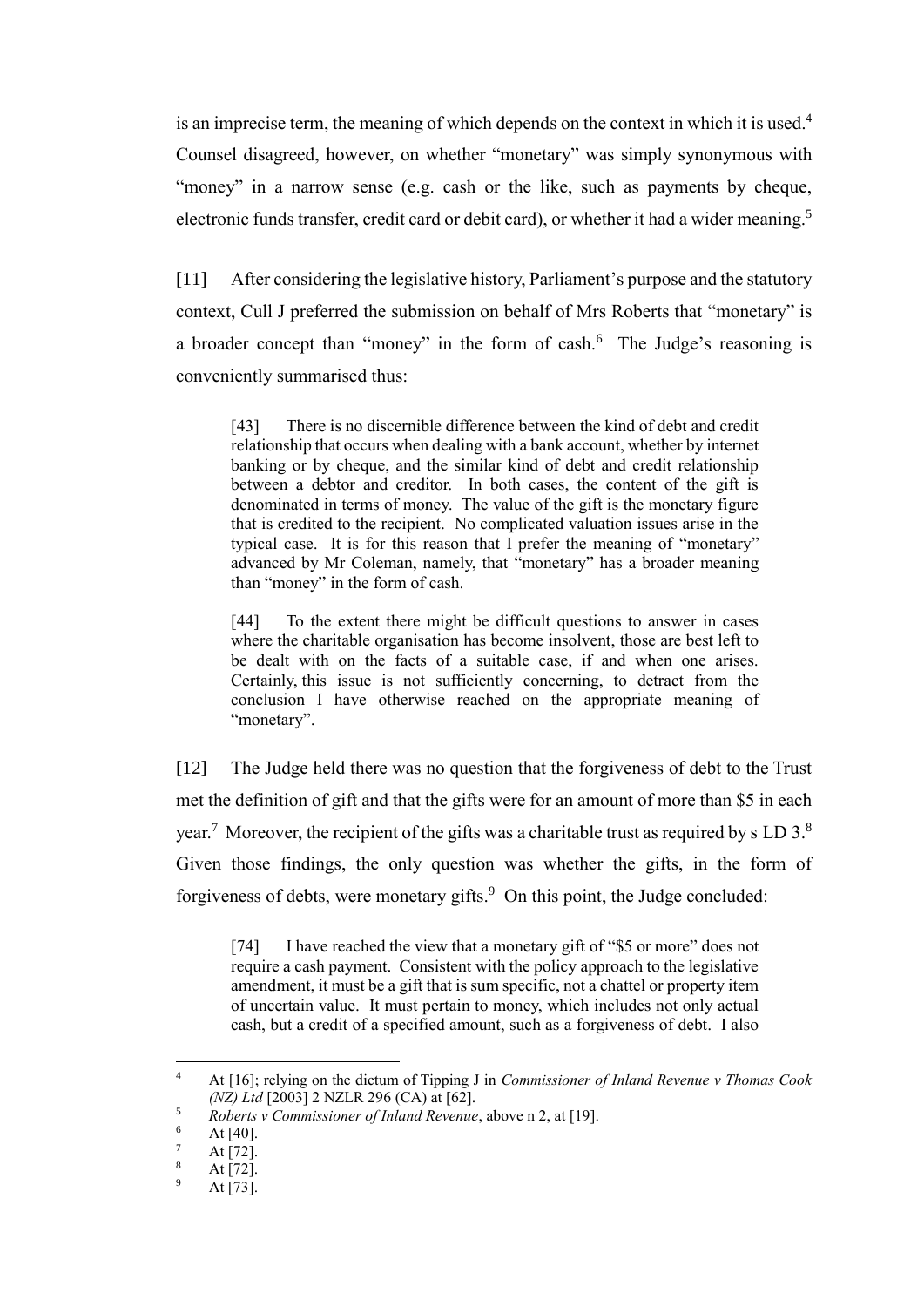accept that payment can be effected by the crediting and debiting of accounts that is involved in giving effect to a reduction of debt.

[13] On that basis, the Judge upheld Mrs Roberts' challenge and directed the Commissioner to alter the disputable decision to conform with the decision of the High Court upholding the tax credits.<sup>10</sup>

[14] Before us, Mr Coleman for Mrs Roberts, in general terms supported the Judge's reasoning. In his oral submissions he addressed a small number of the submissions made on behalf of the Commissioner. These submissions are reflected later in this judgment.

## **Submissions on behalf of the Commissioner**

[15] For the Commissioner, Mr Goosen submitted that the High Court erred in holding that a forgiveness of debt is a charitable or other public benefit gift under s LD 3(1)(a). While a forgiveness of debt can undoubtedly be a gift at common law, it is not a gift that qualifies as a charitable or other public benefit gift under s LD 1.

[16] Mr Goosen submitted such a conclusion followed for two main reasons. First, on a proper interpretation, s LD 1 read with s LD 3(1) requires the gift to be a gift of money in the form of cash, or the like. A release of an obligation to repay money is not a gift of money. Mr Goosen cited *Mills v Dowdall*, a decision of this Court said to be authority for the proposition that a forgiveness of a debt does not result in the acquisition of any property by the person forgiven.<sup>11</sup> Where there is a forgiveness of a debt, the gift is the extinguishment of a liability to repay money.

[17] Second, there are compelling extrinsic interpretative aids that show it was Parliament's purpose that the gift must involve a transfer of money from the donor to the donee, and a forgiveness of a debt was not intended to qualify. The purpose of Parliament's policy was a desire to avoid:

 $10$ At [76]–[77].

Mills v Dowdall [1983] NZLR 154 (CA) at 156 per Cooke J.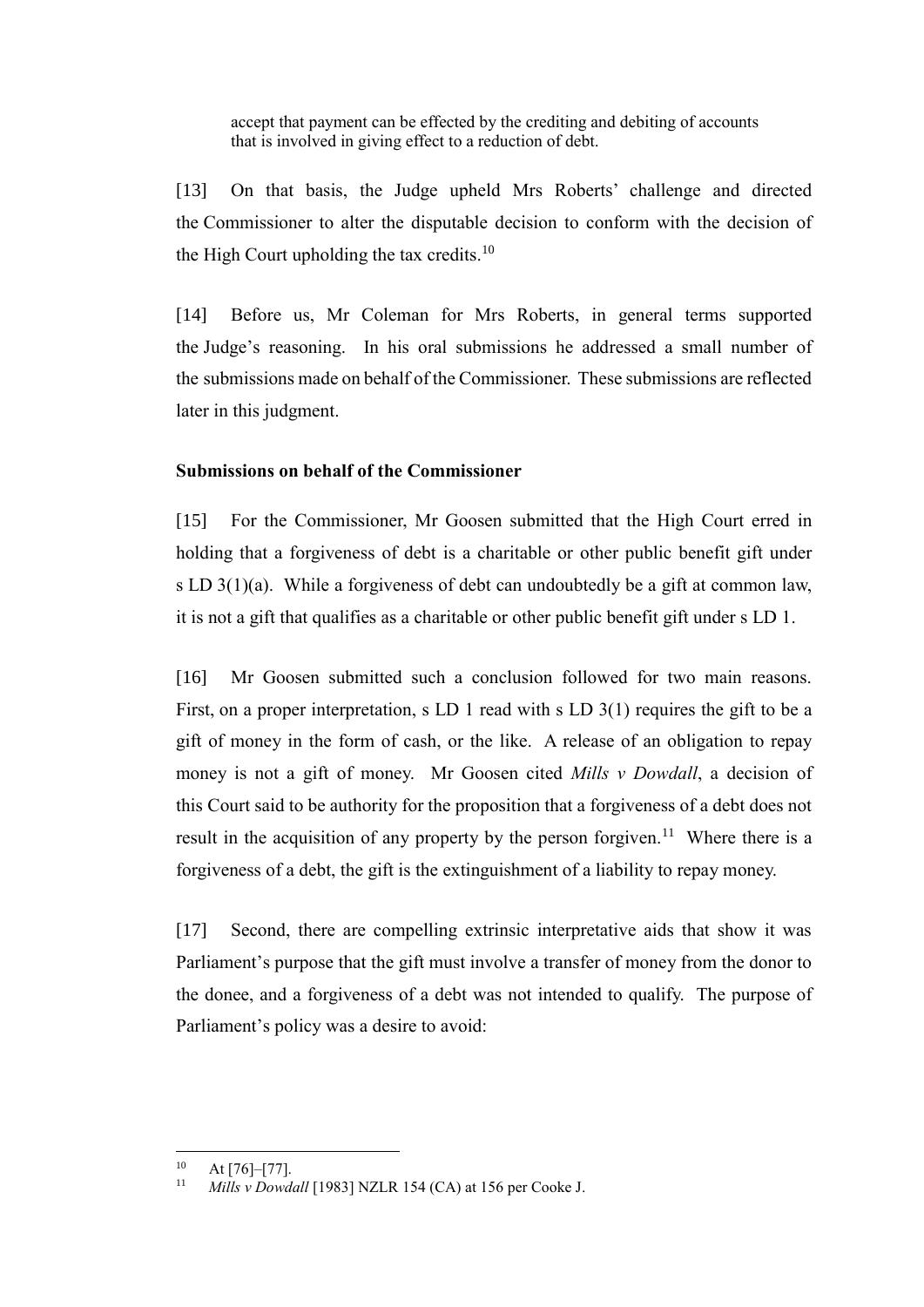- (a) the difficulty of valuing non-cash donations, which could result in tax avoidance; and
- (b) significant compliance and administrative costs.<sup>12</sup>

<span id="page-5-0"></span>[18] He submitted these difficulties would arise in relation to forgiveness of debt. For example, if a debt is owed to a taxpayer by an insolvent charity, that debt is worth less than its face value to the taxpayer: forgiveness of that debt does not cost the taxpayer the face value of the forgiven debt, so should not attract a tax rebate based on its face value.

[19] Ms Kern submitted that initially gifts of "money" meant gifts of cash. The subsequent legislative history of ss LD 1 and LD 3, comprising three government discussion documents demonstrated, she submitted, that Parliament did not intend there to be a change when the word "money" was omitted from s  $LD 3(1)(a)$ . Thus, the phrase "a gift of \$5 or more" was intended by Parliament to have the same meaning as a gift "of money of \$5 or more" (in s KC 5 of the Income Tax Act 2004 (the ITA 2004)), that is, cash or the like.

[20] Moreover, when the phrase "a gift of \$5 or more" was replaced from 27 February 2014 with the phrase "a monetary gift of \$5 or more", Parliament did not intend any change of meaning. Thus, at all times the statutory intention was that the gift must be a gift of money which Ms Kern submitted meant "cash transfers of money from a donor to a donee".

## **The statutory scheme**

 $\overline{a}$ 

[21] Section LD 1 of the ITA 2007 allows a person who makes a "charitable or other public benefit gift" to have a tax credit in the tax year in which the gift is made.<sup>13</sup> At all relevant times s LD 1 stated:

<sup>12</sup> Citing Michael Cullen and Peter Dunne *Tax incentives for giving to charities and other non-profit organisations: a government discussion document* (Policy Advice Division of the Inland Revenue Department, October 2006).

<sup>&</sup>lt;sup>13</sup> Section LD 1 is subject to some specified exclusions in s LD 2, but none apply in this case.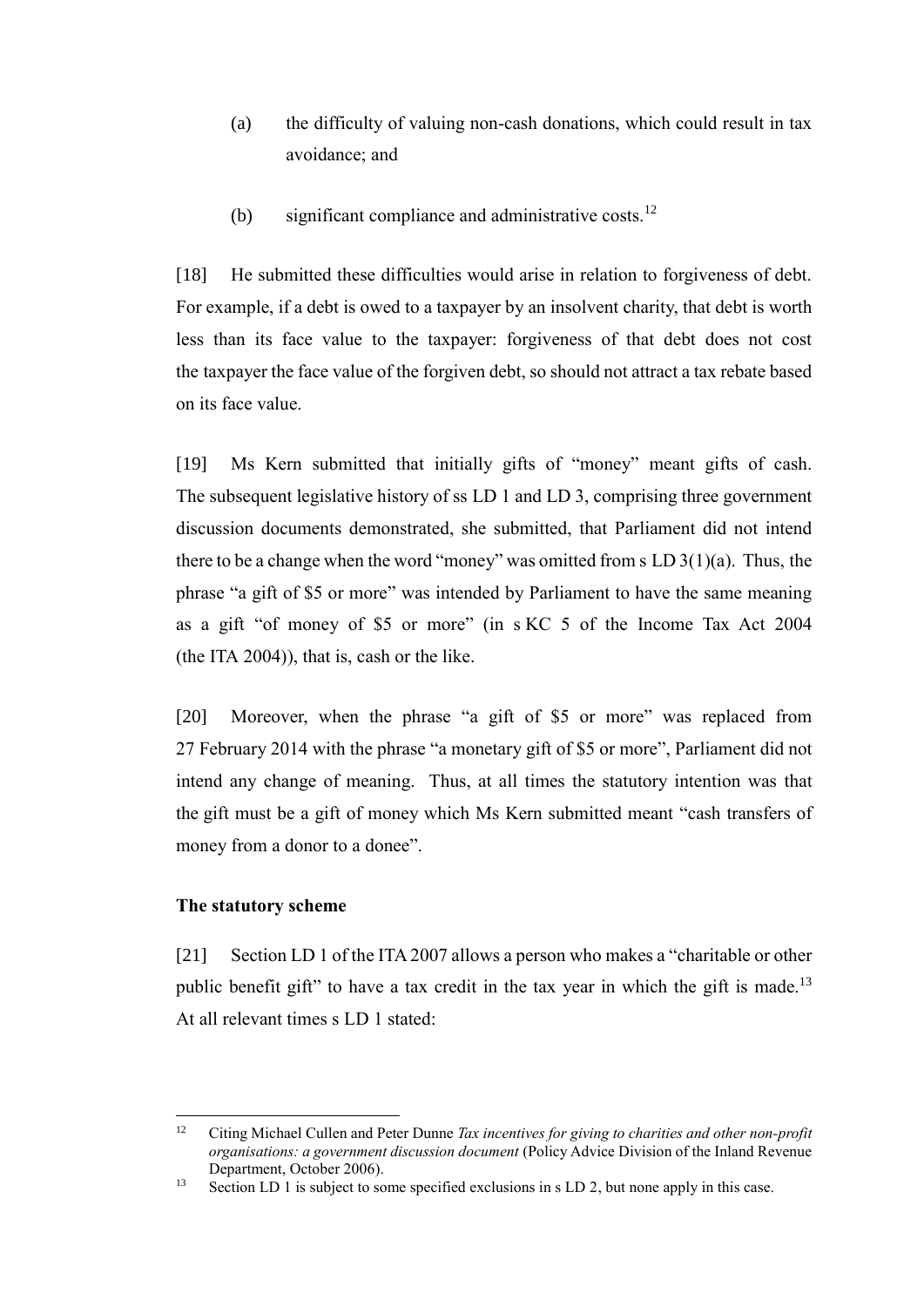### **LD 1 Tax credits for charitable or other public benefit gifts**

*Amount of credit*

(1) A person who makes a charitable or other public benefit gift in a tax year and who meets the requirements of section 41A of the Tax Administration Act 1994 has a tax credit for the tax year equal to the amount calculated using the formula in subsection (2).

*Formula*

(2) The formula referred to in subsection  $(1)$  is—

total gifts x 33⅓%.

*Definition of item in formula*

(3) In the formula, **total gifts** means the total amount of all charitable or other public benefit gifts made by the person in the tax year.

*Administrative requirements*

- (4) Despite subsection (1), the requirements of section 41A are modified if a tax agent applies for a refund under that section on behalf of a person, and—
	- (a) the tax agent sees the receipt for the person's charitable or other public benefit gift; and
	- (b) the person retains the receipt for 4 tax years after the tax year to which the claim relates.

### *Refundable credits*

(5) A credit under this section is a refundable tax credit under section LA 7 (Remaining refundable credits: tax credits under social policy schemes) and is excluded from the application of sections LA 2 to LA 6 (which relate to a person's income tax liability).

[22] The relevant part of the definition of "charitable or other public benefit gift" is set out in s LD 3(1)(a). As noted the section was amended, as from 27 February 2014, by substituting "monetary gift" for "gift". Prior to its amendment, and applicable to the 2011 to 2013 tax years, s LD  $3(1)(a)$  stated:

### **LD 3 Meaning of charitable or other public benefit gift**

#### *Meaning*

- (1) For the purposes of this subpart, **a charitable or other public benefit gift**—
	- (a) means a gift of \$5 or more that is paid to a society, institution, association, organisation, trust, or fund, described in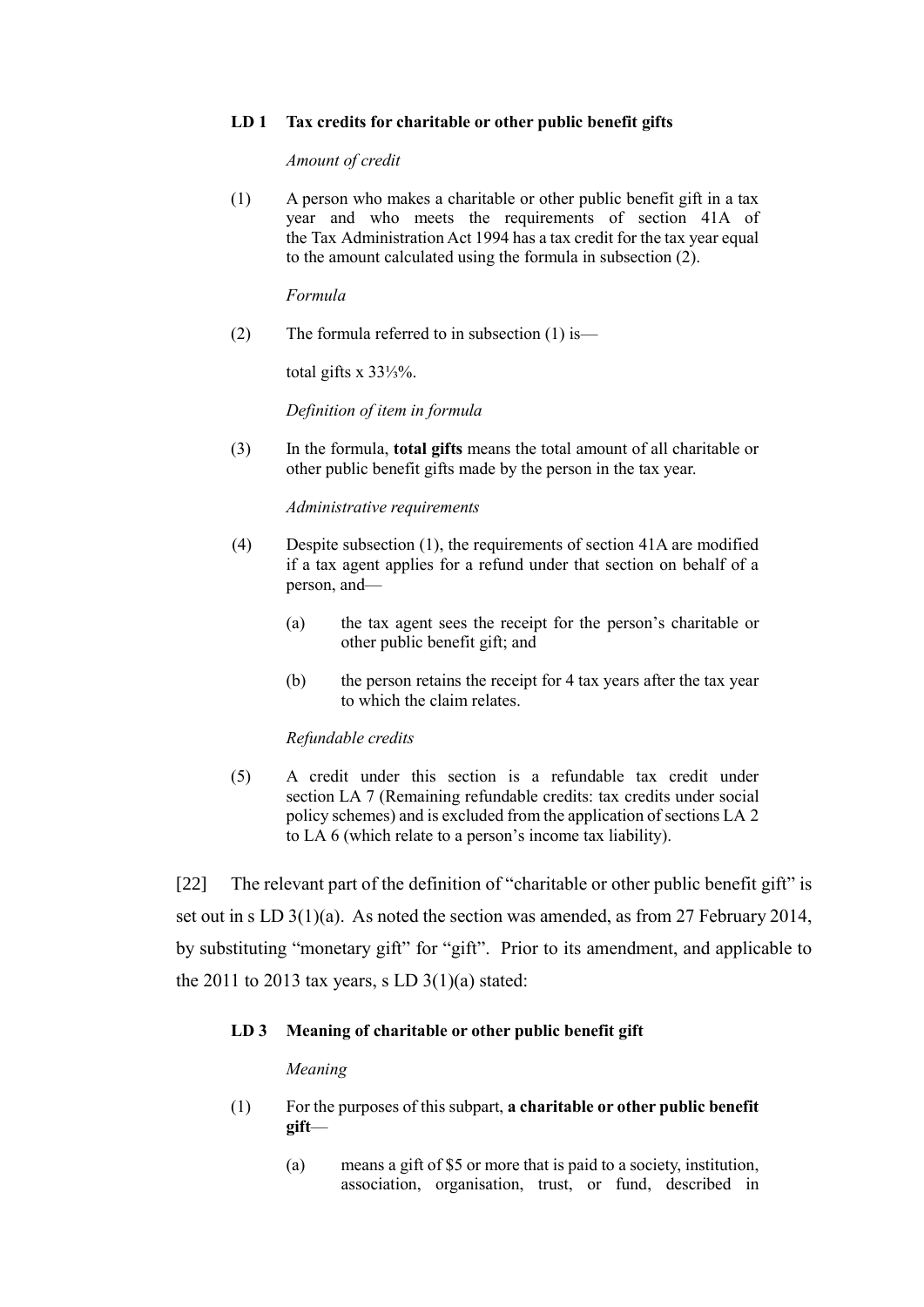subsection (2) or listed in schedule 32 (Recipients of charitable or other public benefit gifts): …

[23] In respect of donations made in the 2014 and 2015 income years, s LD  $3(1)(a)$ stated:

### **LD 3 Meaning of charitable or other public benefit gift**

*Meaning*

- (1) For the purposes of this subpart, **a charitable or other public benefit gift**—
	- (a) means a monetary gift of \$5 or more that is paid to a society, institution, association, organisation, trust, or fund, described in subsection (2) or listed in schedule 32 (Recipients of charitable or other public benefit gifts): …

#### **Our analysis**

[24] As the issue in this case involves a question of statutory interpretation, we apply s 5(1) of the Interpretation Act 1999 which says the text of the statutory provision and its purpose will determine the correct interpretation. However, as the Supreme Court has said, even if the meaning of the text may appear plain in isolation of purpose, it is necessary to cross-check that meaning against its purpose to observe the dual requirements of  $s$  5.<sup>14</sup> When considering purpose, in addition to legislative context, the social, commercial or other objectives of the enactment may be relevant.<sup>15</sup> Where the meaning of the provision is not clear, context and purpose will become essential guides to meaning.<sup>16</sup>

## *The words used*

[25] Section LD  $3(1)(a)$  uses the words "a gift of \$5 or more that is paid" (for the 2011 to 2013 years), and, "a monetary gift of \$5 or more that is paid" (for the 2014 and 2015 years). The words "gift" and "monetary" are not defined in the ITA 2007 for s LD 3. There is a broad definition of the word "money" in s YA 1,

<sup>&</sup>lt;sup>14</sup> *Commerce Commission v Fonterra Co-operative Group Ltd* [2007] NZSC 36, [2007] 3 NZLR 767 at [22].

<sup>&</sup>lt;sup>15</sup> At [22].

At  $[24]$ .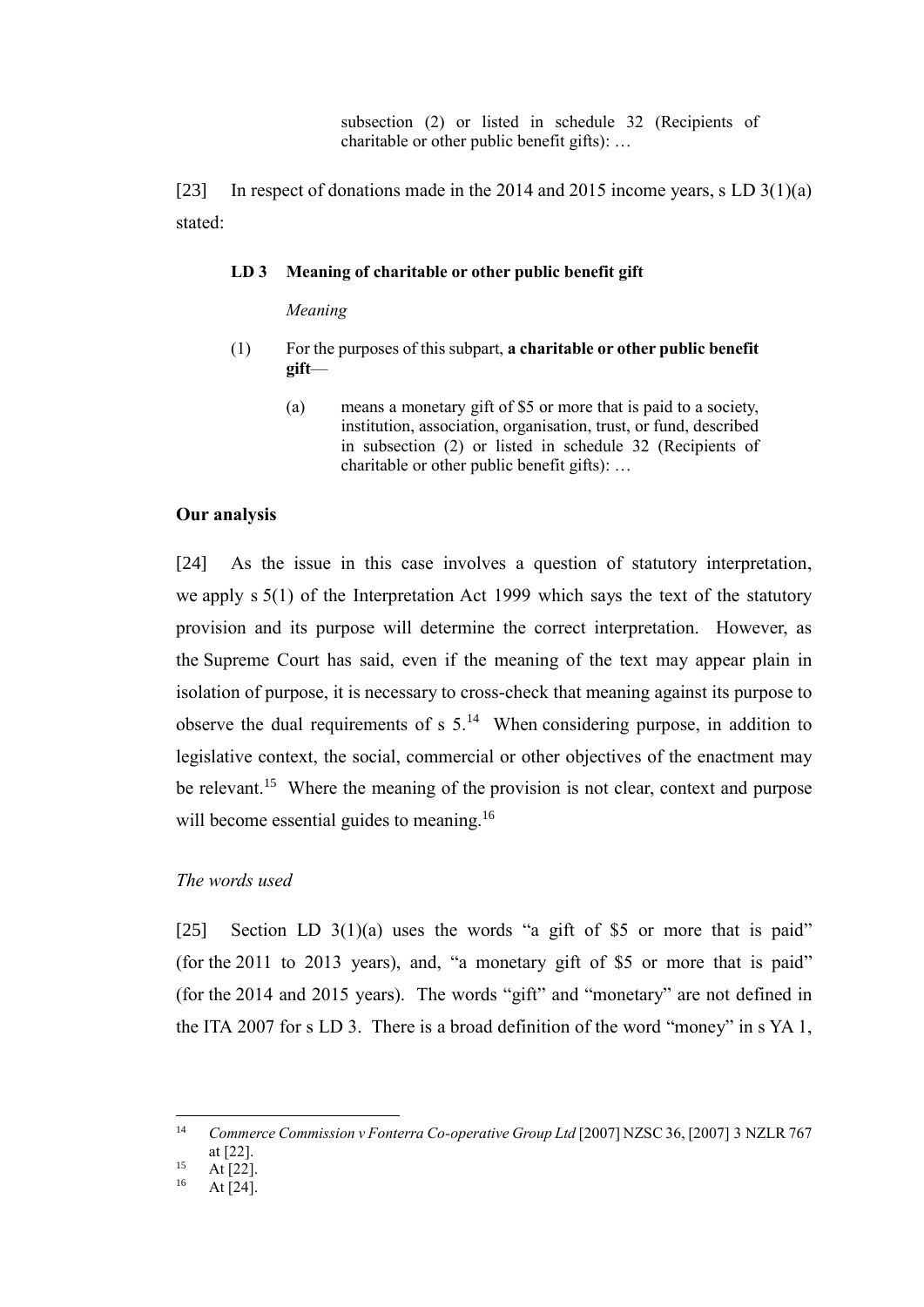but the parties agree it does not apply to s  $LD 3$ .<sup>17</sup> The first step therefore is to consider the ordinary meaning of the words "monetary" and "money".

[26] First, we will deal with the meaning of the word "pay" because s LD 3 requires a gift to be "paid". The word "paid" is not defined in the ITA 2007, but the word "pay" is defined in s YA 1, subject to the usual proviso that the definition applies "unless the context requires otherwise". Under s 32 of the Interpretation Act, a different grammatical form of a word that is defined in an enactment has a corresponding meaning in the same enactment.

[27] The word "pay" is defined in s YA 1 of the ITA 2007 as follows:

**pay**,—

- (a) for an amount and a person, includes—
	- (i) to distribute the amount to them:
	- (ii) to credit them for the amount:
	- (iii) to deal with the amount in their interest or on their behalf, in some other way:
- …

[28] The word "amount" (used in the definition of "pay") is also defined in s YA 1 of the ITA 2007 and "includes an amount in money's worth". The term "money's worth" is not defined in the ITA 2007. At common law it generally has a narrow meaning for income tax purposes:<sup>18</sup>

[Money's worth] had generally been defined [by the courts in the context of income tax legislation] to mean that which is convertible into cash so as to have a monetary equivalent …

[29] Mr Goosen accepted that if the forgiveness of a loan was money's worth, then it is possible to interpret a forgiveness of debt as having been paid because, when Mrs Roberts executed the deeds of gift, the Trust was credited with the amount of

 $17$ <sup>17</sup> The definition of money in s YA 1 of the ITA 2007 includes "the right to money including the deferral or cancellation of some or all of an obligation to pay money". This definition applies only to s GB 48 of the financial arrangements rules.

<sup>18</sup> Susan Glazebrook and others *The New Zealand Accrual Regime — a practical guide* (2nd ed, CCH New Zealand Ltd, Auckland, 1999) at 25–26.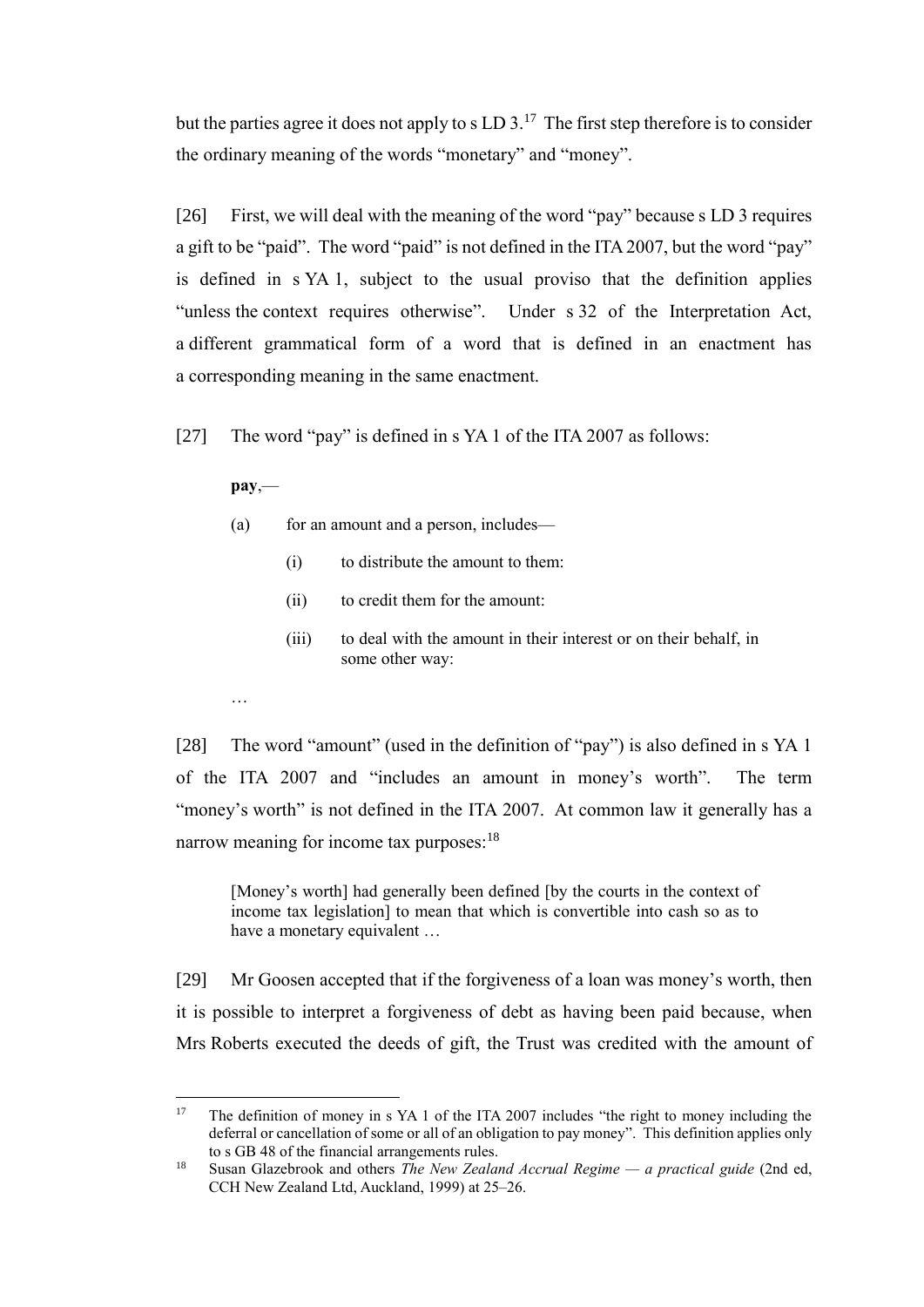the debt that was forgiven. However, he submitted the definition only applies if the context does not require otherwise. Thus, he accepted that whether the definition of the word "paid" in s YA 1 applies to s LD 3 turns on whether Parliament intended a forgiveness of debt to qualify as a gift under s LD 3.

*"Monetary" and "money"*

[30] Therefore the key words for present purposes are "monetary" and "money". Counsel cited various dictionary definitions of both words. We start with "monetary".

[31] "Monetary" is defined in the *Concise Oxford English Dictionary* as:<sup>19</sup>

**Monetary** … **adj.** relating to money or currency.

*Black's Law Dictionary* defines "monetary" as:<sup>20</sup>

**1.** Of, relating to, or involving money … **2.** Financial …

[32] We consider that, for the purposes of s LD  $3(1)(a)$ , monetary is intended to carry the meaning "of or pertaining to money". We agree with Mr Coleman that the reason Parliament inserted the qualifier "monetary" into the section for the 2014 year onwards, was to exclude a gift of, say, land or chattels (such as a car) or services.

[33] The word "money" is defined in *Black's Law Dictionary* as follows:<sup>21</sup>

**1.** The medium of exchange authorized or adopted by a government as part of its currency; … **2.** Assets that can be easily converted to cash … **3.** Capital that is invested or traded as a commodity … **4.** Funds; sums of money …

[34] "Money" is defined in the *Concise Oxford English Dictionary* as:<sup>22</sup>

**money** ... **n.** a medium of exchange in the form of coins and banknotes. ... wealth or financial gain.

 $19$ <sup>19</sup> Angus Stevenson and Maurice Waite (eds) *Concise Oxford English Dictionary* (12th ed, Oxford University Press, Oxford, 2011) at 923.

<sup>&</sup>lt;sup>20</sup> Bryan A Garner (ed) *Black's Law Dictionary* (11th ed, Thomson Reuters, St Paul, 2019) at 1204.

At 1204.

<sup>&</sup>lt;sup>22</sup> Stevenson and Waite, above n 19, at 923.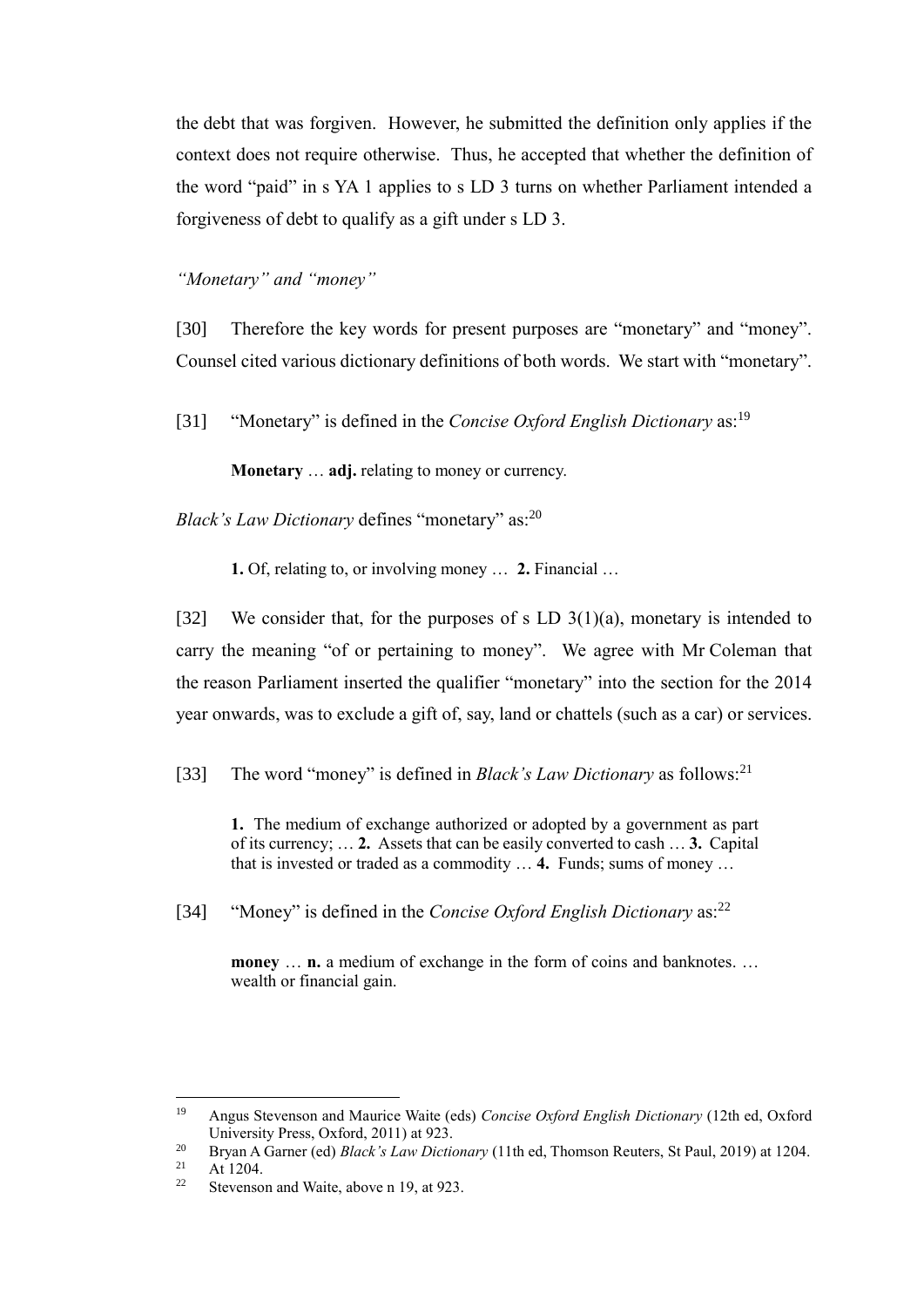# [35] The *Oxford English Dictionary* defines "money" as:<sup>23</sup>

**1.** Any generally accepted medium of exchange which enables a society to trade goods without the need for barter; any object or tokens regarded as a store of value and used as a medium of exchange.

**a.** Coins and banknotes collectively as a medium of exchange. Later also more widely: any written, printed, or electronic record of ownership of the values represented by coins and notes which is generally accepted as equivalent to or exchangeable for these.

…

**b.** Any other objects or materials which serve the same purpose as coins or banknotes.

…

**2.**

**a.** Means of payment considered as representing value or purchasing power; the power of purchase or means of exchange represented by coins, banknotes, cheques, etc. Hence: property, possessions, resources, etc., viewed as having exchangeable value or a value expressible in terms of monetary units; liquid assets, funds.

[36] The word "money" is defined in *Laws of New Zealand* as follows:<sup>24</sup>

[A] The term "money" generally includes banknotes as well as coins. However, the amount of money that can be paid in the various small denomination bank notes and in coins is limited. [B] The term money is sometimes used to include not only actual cash but also a right to receive cash, such as sums standing to the credit of a bank account, or invested in securities. [C] The term may also be used in a popular sense to include all personal or even, exceptionally, all real and personal property. If the term "money" is used in relation to paying money into Court it is to be construed in its ordinary and natural meaning, as including money in foreign currency.

[37] Like Cull J in the High Court, we are attracted to the wider definition set out at [B] in this context. We are satisfied that the words "monetary" and "money" in s LD 3(1)(a) mean more than just cash. Such a conclusion is consistent with the Commissioner's long-standing practice of accepting that gifts made by way of electronic bank transfers, credit card payments or cheques qualify as monetary gifts under this provision.<sup>25</sup>

<sup>23</sup> *The Oxford English Dictionary* (eBook ed, 2016).

Laws of New Zealand Money (online ed) at [3] (footnotes omitted). The letters have been added for ease of reference.

<sup>&</sup>lt;sup>25</sup> As confirmed in the Commissioner's Statement of Position dated 16 December 2016 at [78].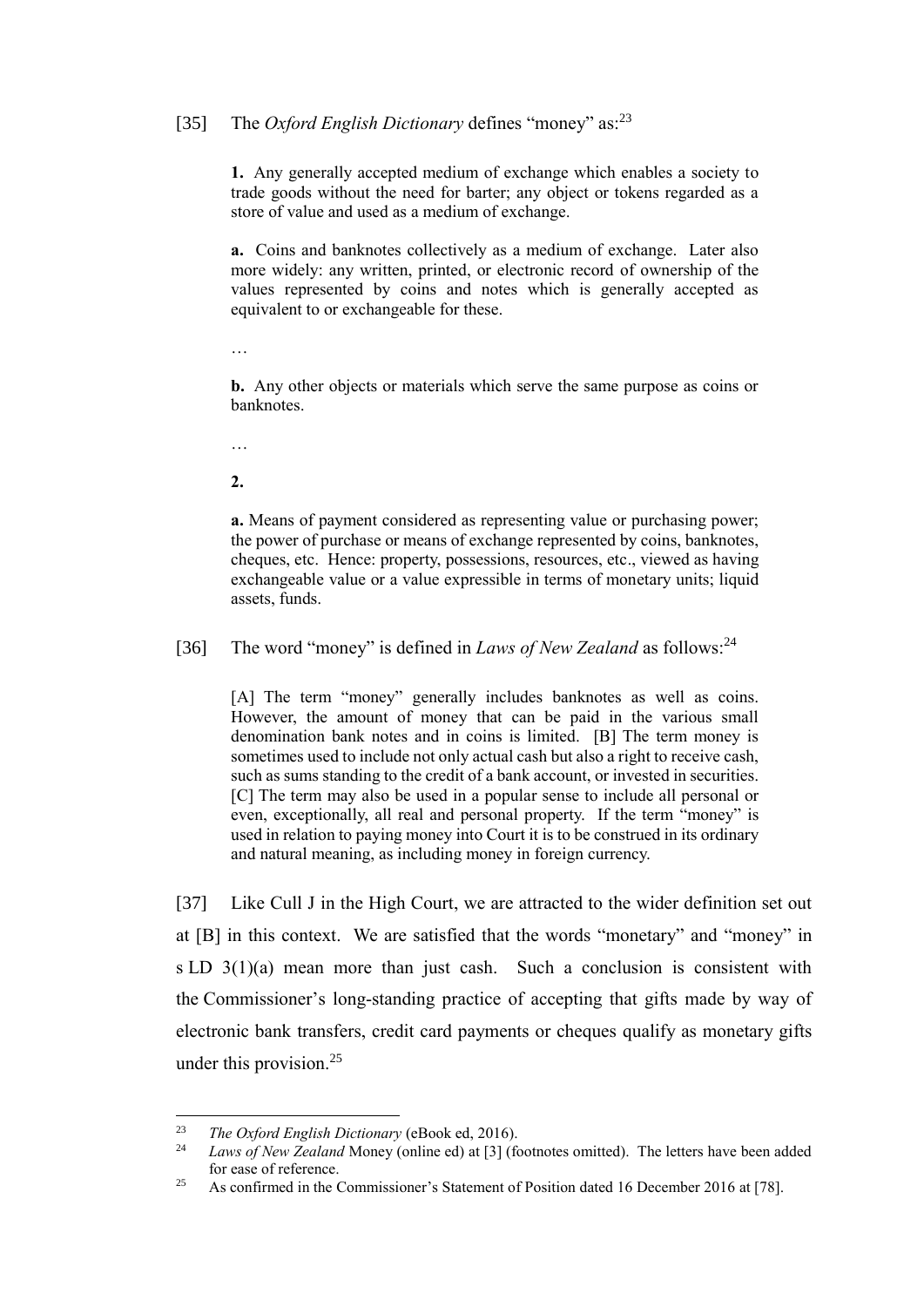[38] We consider the definition at [A] is too narrow. Such definition is also inapt for the statutory context more generally because it is inconsistent with the definition of "paid" and "pay" discussed earlier. Parliament clearly intended that payment could be achieved by debiting and crediting accounts, thus excluding a meaning of just bank notes or coins. It was common ground that the provision was not confined to money in this narrow sense.

[39] The wider meaning (described at [C]) does not fit the statutory context either. It would include gifts of services, personal property, goods and chattels and even land. We consider it is clear that Parliament did not intend to include such gifts within any of the formulations of s LD  $3(1)(a)$ .

[40] We therefore reject the submission on behalf of the Commissioner that the words "monetary" and "money" used in s LD  $3(1)(a)$  are limited only to cash payments and the like. We consider that the dictum of Cooke J in *Mills v Dowdall*, that a forgiveness of debt does not result in the acquisition of any property by the person forgiven,  $26$  is not determinative of the issue in this case. The statement was made in a different context where the focus was on the matrimonial property implications of a purchase of shares and of a house, followed by forgiveness of a portion of the purchase price. The point the Court was making was that subsequent forgiveness of the debt representing the purchase price of these assets did not result in the debtor acquiring a property interest in those assets. Moreover, we observe that Richardson J in the same case was of the view that the deed of forgiveness was properly analysed as a gift "of a monetary sum by way of forgiveness of that debt, not of the shares or the land".<sup>27</sup>

## *The legislative history*

[41] Counsel for the Commissioner placed considerable emphasis on the legislative history and other extrinsic aids to identify Parliament's purpose for ss LD 1 and LD 3.

 $26$ <sup>26</sup> *Mills v Dowdall*, above n 11, at 156.<br><sup>27</sup>  $\sqrt{150}$ 

At 159.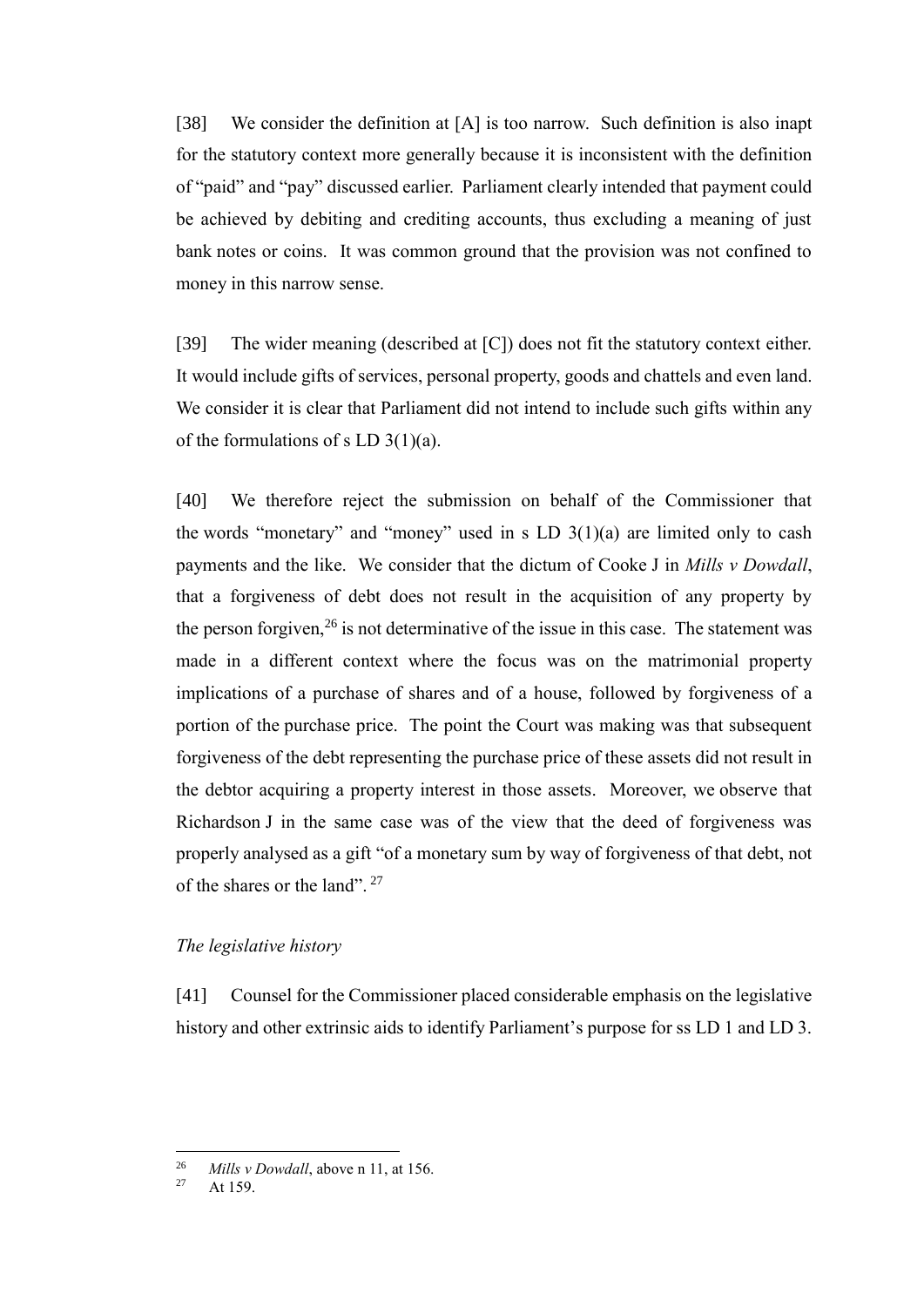[42] The starting point is in 1962 when a tax benefit for a charitable gift was first introduced by s 84B of the Land and Income Tax Act 1954. <sup>28</sup> This section provided for a special exemption from assessable income of a qualifying "gift (not being a testamentary gift) of money".<sup>29</sup> The Minister of Finance is recorded in Hansard as saving: 30

Fourthly, the donations must be in money in amounts of £1 or more, and must be evidenced by a receipt to be sent in with the taxpayers' income return each year.

[43] From 1 April 1978, the special exemption from assessable income became a rebate of income tax.<sup>31</sup> However, the Income Tax Acts of 1976 and 1994 continued to refer to gifts of "money".<sup>32</sup>

[44] In 2001, the Government conducted a review of the tax treatment of charities which resulted in a discussion document in which it was recorded that donations of money needed to be in cash in order to qualify for the tax rebate:<sup>33</sup>

At present, individuals can claim a tax rebate at a set 33 cents in the dollar up to a maximum of \$1,500 of donations made … Donations must be in cash in order to qualify.

[45] At the same time, the Government decided not to pursue a change in policy to allow for the tax rebate to be extended to non-cash donations.<sup>34</sup> The discussion paper appears to proceed on the basis that "non-cash" donations are the same as donations of goods and services. Yet the discussion paper did not engage expressly with the question of where the boundary lies between these two categories.

<sup>&</sup>lt;sup>28</sup> Inserted into the Land and Income Tax Act 1954 by s 4 of the Land and Income Tax Amendment Act (No 2) 1962.

<sup>&</sup>lt;sup>29</sup> Land and Income Tax Act, s  $84B(2)$ .<br><sup>30</sup> (23 November 1962) 233 NZPD 280

 $^{30}$  (23 November 1962) 333 NZPD 2894–2895.<br><sup>31</sup> The rebate was inserted into the Income Tax

<sup>31</sup> The rebate was inserted into the Income Tax Act 1976 by s 9 of the Income Tax Amendment Act (No 2) 1977, through repeal of s 58 and enactment of s 56A, with effect from 1 April 1978.

<sup>&</sup>lt;sup>32</sup> Section 56A of the Income Tax Act 1976, and s KC 5 of the Income Tax Act 1994.<br><sup>33</sup> Michael Cullen, Paul Swain and John Wright *Tax and Charities: A governm* 

<sup>33</sup> Michael Cullen, Paul Swain and John Wright *Tax and Charities: A government discussion document on taxation issues relating to charities and non-profit bodies* (Policy Advice Division of the Inland Revenue Department, June 2001) at [11.7].

 $34$  At [11.9].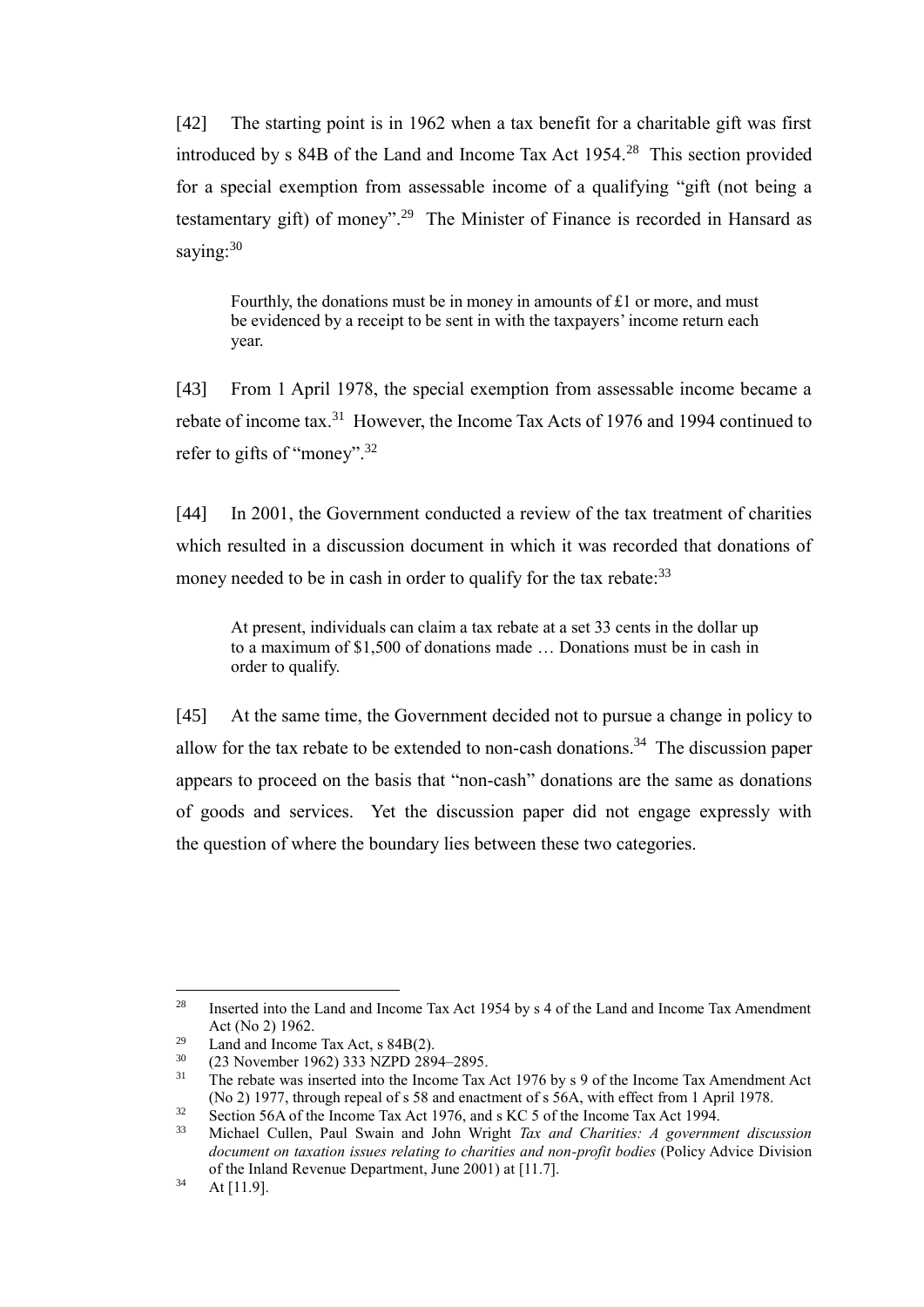[46] Subsequently, s KC 5 of the Income Tax Act 1994 was replaced by s KC 5 of the ITA 2004, which also provided that a taxpayer was allowed a rebate for a gift of money of \$5 or more made by the taxpayer.

[47] Another government discussion document in 2006 considered the possibility of extending the tax rebate for cash donations to include non-cash donations such as shares and other property.<sup>35</sup> Legislative changes in the United Kingdom and Australia were examined but a key concern for the government was that, if similar measures were adopted in New Zealand, there could be difficulties in valuing non-cash donations:

4.28 Adopting any of these measures in New Zealand would recognise the value of non-cash donations and could encourage more donations of this kind. However, a key concern for the government is the difficulty of valuing non-cash donations, which could result in tax avoidance as well as significant compliance and administrative costs.

[48] In this paper also, the boundary between what counted as "cash" and "non-cash" donations was not addressed. No change in legislation occurred following the 2006 discussion document.

[49] In 2007, s KC 5 of the ITA 2004 was amended, with effect from the 2008-2009 income year. The intention was to encourage a culture of charitable giving in New Zealand by, among other things, removing rebate thresholds for individuals and removing the deduction limit for charitable donations by companies. The *Commentary on the Bill* dealt with the amendments to the gift rebate provision as follows: 36

Under current law, individuals are entitled to a tax rebate at a set 33⅓ cents in the dollar up to a maximum of \$1,890 for cash donations made to donee organisations. Companies and Māori authorities are entitled to a deduction for cash donations made to donee organisations but the deduction cannot exceed 5 percent of their net income before taking into account the donation deduction.

<sup>35</sup> Cullen and Dunne, above n 12.

<sup>36</sup> Peter Dunne *Taxation (Annual Rates, Business Taxation, Kiwisaver, and Remedial Matters) Bill: Commentary on the Bill* (Policy Advice Division of the Inland Revenue Department, May 2007) at 102.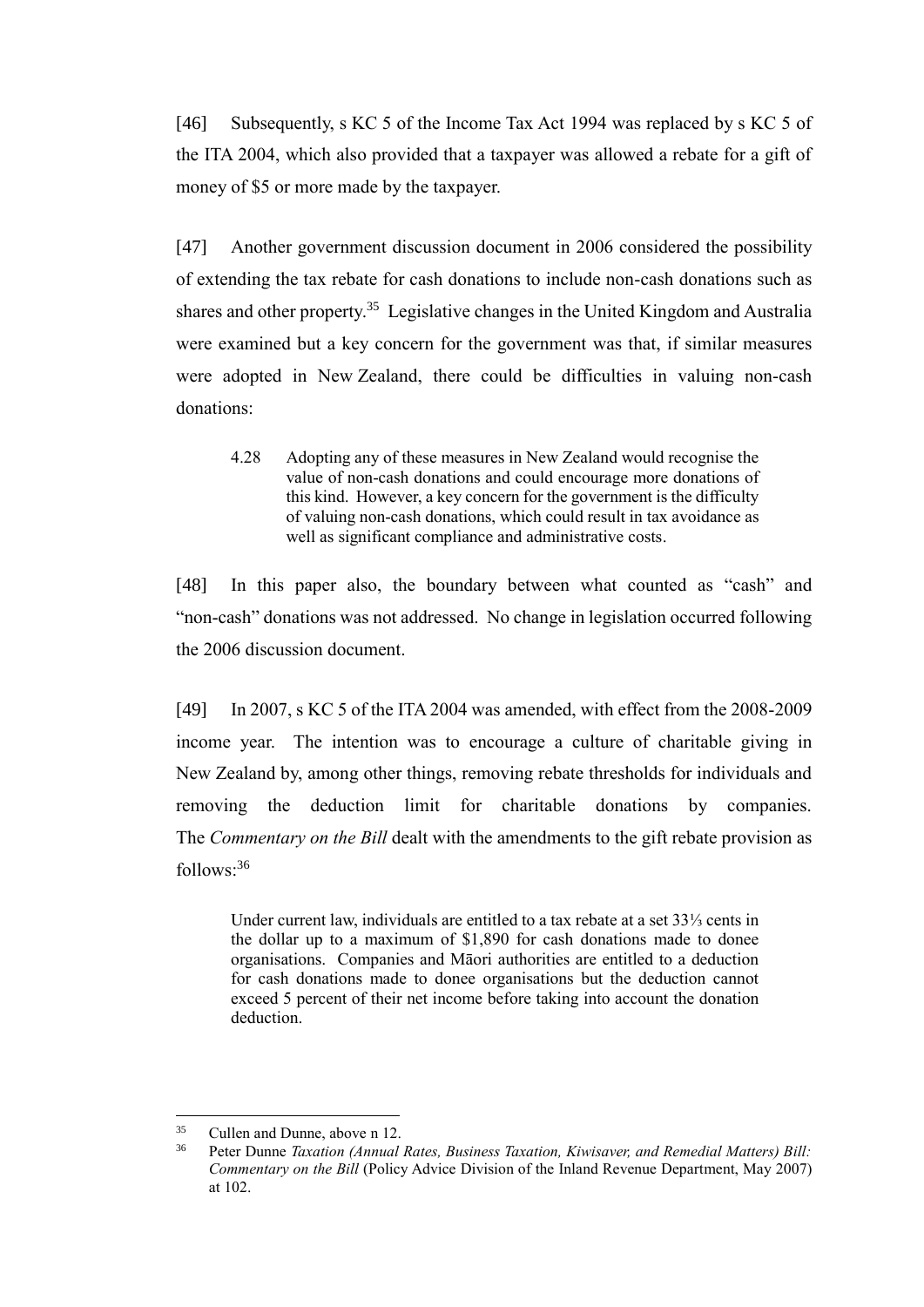[50] The reference in this commentary to "cash donations" differs from the statutory language used, referring to gifts of "money". As the Commissioner accepts, the reference to cash cannot be taken literally in this context as various equivalents to cash also qualify as gifts of money. We do not consider that imprecise paraphrases of this kind provide any real assistance in interpreting the statutory language.

[51] Subsequently, when s KC 5 of the ITA 2004 was included in the ITA  $2007^{37}$ the phrase "any gift ... of money of \$5 or more" changed in s LD  $3(1)(a)$  to "a gift of \$5 or more".<sup>38</sup> Under s ZA 3(3) of the ITA 2007, it is clear that the provisions of the ITA 2007 are the provisions of the ITA 2004 in rewritten form and are intended to have the same effect as the corresponding provisions in the ITA 2004. However, under s ZA 3(5) of the ITA 2007, s ZA 3(3) does not apply to a new law listed in sch 51, which contains identified changes in legislation. Neither ss LD 1 nor LD 3 appear in sch 51.

[52] We agree with Mr Goosen's submission that Parliament did not intend there to be a change in meaning when the word "money" was omitted from s LD 3(1)(a) of the ITA 2007. Thus, the phrase "a gift of \$5 or more" (in s LD  $3(1)(a)$  of the ITA 2007) was intended by Parliament to have the same meaning as "any gift of ... money of \$5 or more" (in s KC 5(1) of the ITA 2004). And, as we have already described, the phrase "a gift of \$5 or more" was subsequently replaced with the phrase "a monetary gift of \$5 or more" in s LD  $3(1)(a)$  of the ITA 2007.<sup>39</sup>

<span id="page-14-0"></span>[53] After the High Court decision in this case, s LD 3 was amended again to respond to the interpretation of s LD 3 adopted by the High Court. Such an amendment was sought by officials who reported to the Finance and Expenditure Committee as follows: $40$ 

<sup>&</sup>lt;sup>37</sup> In effect from 1 April 2008 and applicable to tax on income derived in the 2008–2009 income year and later income years: s A 2(1) and (2) of the Income Tax Act 2007.

<sup>&</sup>lt;sup>38</sup> Section ZA 6(1) of the Income Tax Act 2007 provides that "Schedule 52 (Comparative tables of old and rewritten provisions) sets out corresponding provisions in the Income Tax Act 2004, … and this Act at the commencement of this Act." Schedule 52 shows that s KC 5(1) of the Income Tax Act 2004 corresponds to ss LD 2 and LD 3 and sch 32 of the Income Tax Act 2007.

 $39$  From 27 February 2014: Taxation (Annual Rates, Foreign Superannuation, and Remedial Matters) Act 2014, s 103.

<sup>40</sup> Inland Revenue *Taxation (Annual Rates for 2018–19, Modernising Tax Administration, and Remedial Matters) Bill: Officials' Report to the Finance and Expenditure Committee on Submissions on the Bill* (November 2018) at 279–280.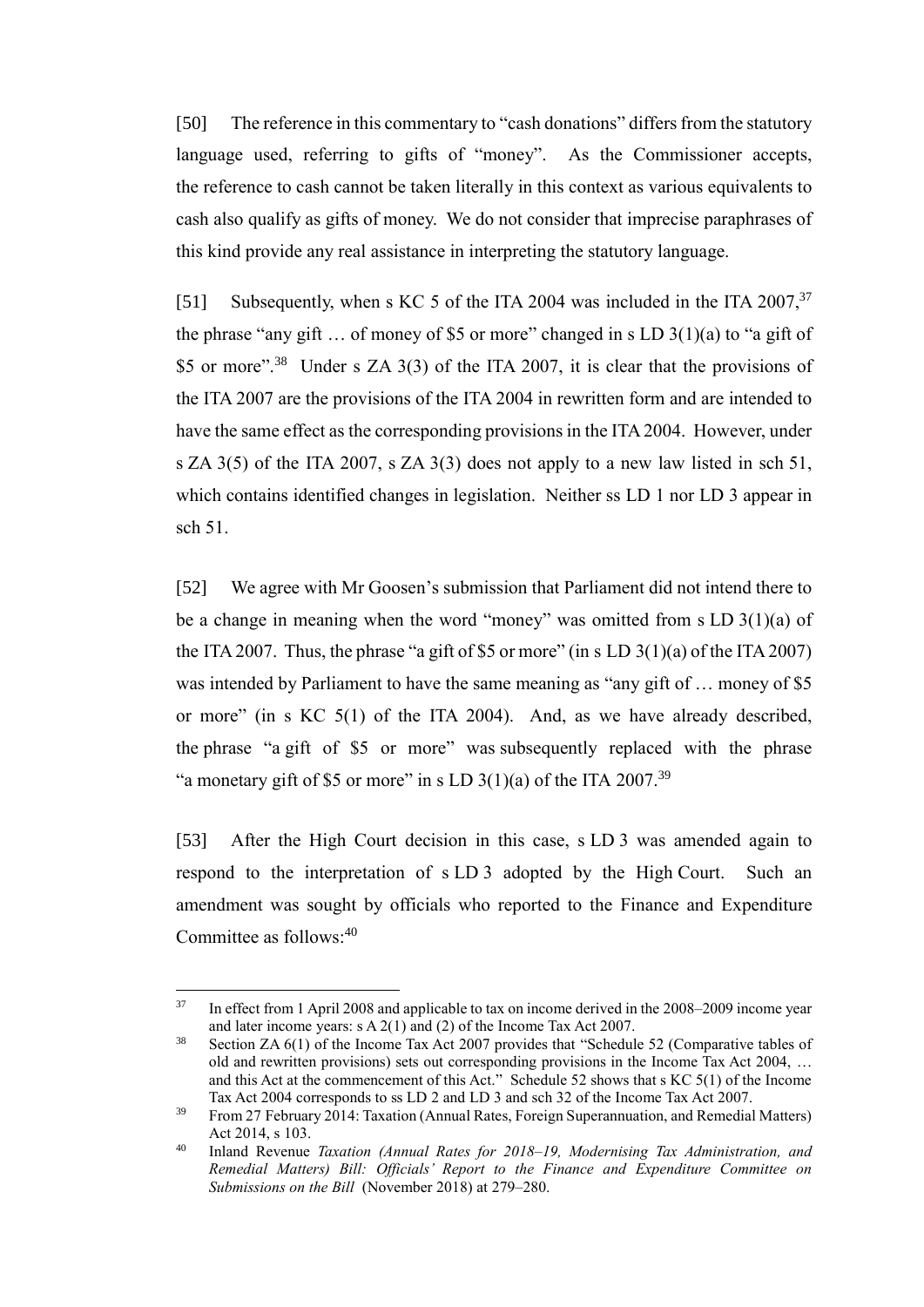#### **Issue: Debt forgiveness and gifts**

#### **Submission**

…

A recent court decision in *Roberts v Commissioner of Inland Revenue* (the *Roberts* case) held that debt forgiveness qualifies as a gift under section LD 3 of the Income Tax Act 2007, which in turn makes debt forgiveness eligible for donation tax credits and gift deductions. Currently, the section refers to a "monetary gift of \$5 or more".

This decision is contrary to the policy intent, which is that only monetary gifts of cash, including payments made by way of electronic bank transfers, credit cards, and cheques, qualify as gifts. They do not include gifts in kind or debt forgiveness.

From 1 April 2008, following the re-write of the Income Tax Act 2007, the language of the provision has undergone some changes for language simplification reasons, but at no time has there been an intention to change the policy intent. Officials consider that the judicial interpretation in the Roberts case is an unintended consequence arising from the rewrite of the donation tax credit rules.

Officials therefore recommend that a remedial amendment be made to section LD 3 of the Income Tax Act 2007 to replace the existing words "monetary gift of \$5 or more" with the original wording "gift of money of \$5 or more". This will remove a significant risk to the tax base.

Officials propose that the application date of the amendment be 1 April 2008, the commencement of the Income Tax Act 2007. This would be in conjunction with a savings provision for taxpayers who have already taken a position in reliance on the current wording, if they have filed a return or a donation tax credit claim. This retrospective application date in conjunction with a savings provision is consistent with the general approach to remedial rewrite amendments.

[54] Section LD 3(1)(a) was subsequently amended on 18 March 2019 to have retrospective effect from 1 April 2008.<sup>41</sup> In s LD 3(1)(a), "monetary gift" was replaced with "gift of money". However, due to an exception (or carve out) created by the amending legislation, the amendment to s LD  $3(1)(a)$  does not apply to Mrs Roberts.<sup>42</sup> The Commissioner accepted this appeal must be determined on the wording of s LD 3(1)(a) prior to its amendment on 18 March 2019. But counsel for the Commissioner submitted that the subsequent amendment to  $s LD 3(1)(a)$ 

 $41$ Taxation (Annual Rates for 2018–19, Modernising Tax Administration, and Remedial Matters) Act 2019, s 230.

<sup>&</sup>lt;sup>42</sup> Section 230: the amendment does not apply to a person who took a tax position in the period between 1 April 2008 and 15 January 2019. See also Finance and Expenditure *Taxation (Annual Rates for 2018–19, Modernising Tax Administration, and Remedial Matters) Bill* (16 January 2019).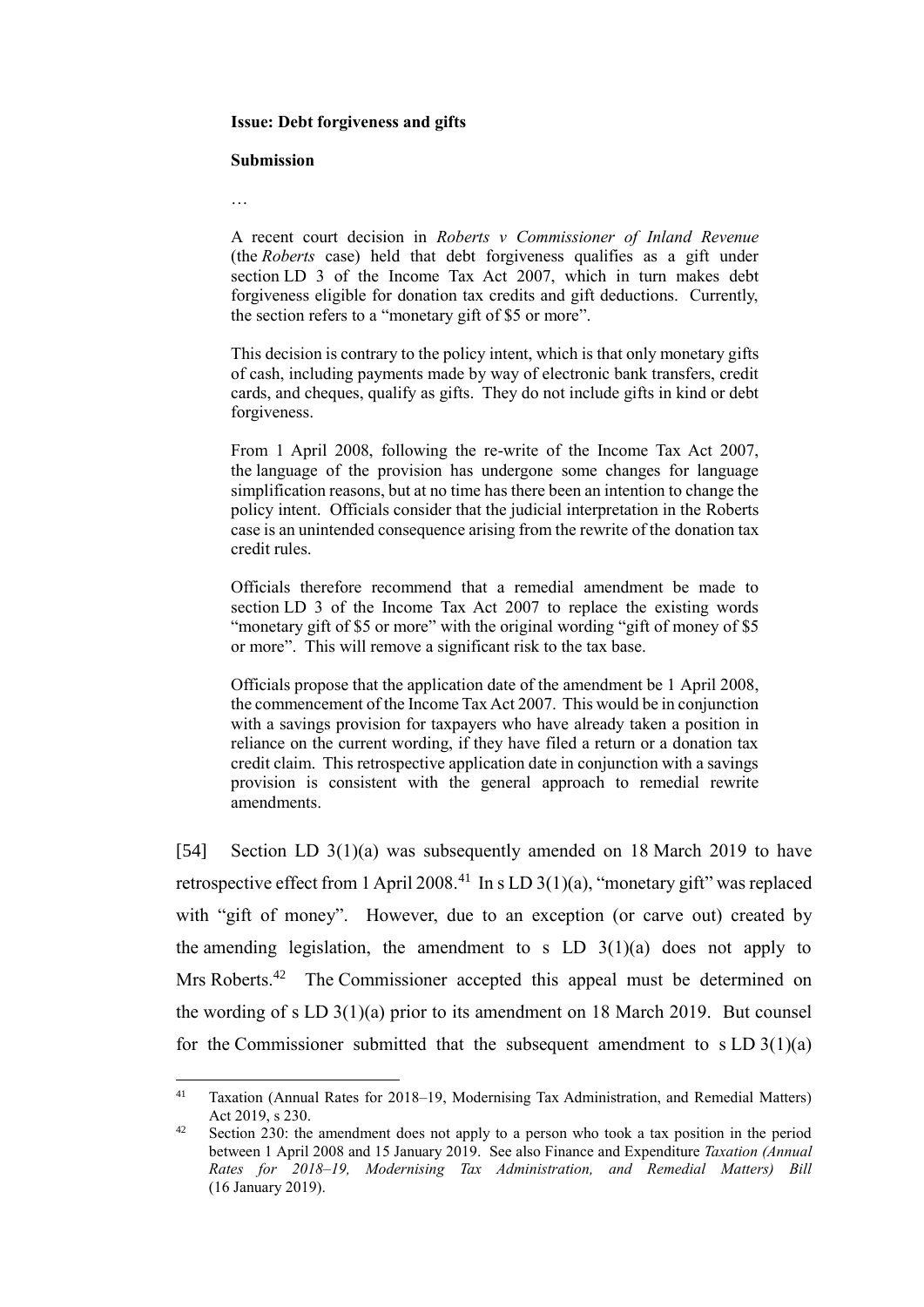confirms it was not Parliament's purpose for gifts of forgiveness of debt to qualify for donations tax credits before the amendment was made.<sup>43</sup>

### *Policy factors*

[55] The Commissioner advanced two main policy reasons for requiring donations to be in cash and excluding the forgiveness of debt, namely:

- (a) avoiding significant compliance and administrative costs; and
- (b) the difficulty of valuing non-cash donations, which could result in tax avoidance.

[56] Elaborating on these claims, Ms Kern submitted that if a forgiveness of debt qualified for donations tax credits, the Commissioner would, as a first step, need to be satisfied that a loan had in fact, at some time in the past, been made by the donor. Citing the present case as an example, she argued it can sometimes be difficult to verify transactions where record keeping is poor and the loan was made long before the debt is forgiven.<sup>44</sup>

[57] On the second point of tax avoidance, Ms Kern submitted that to allow a forgiveness of debt to qualify as a charitable gift would provide opportunities for unscrupulous taxpayers to gain inappropriate tax refunds in a number of ways. First, taxpayers could manipulate books of account to reflect loans that have in substance not been made. They could potentially then claim rebates and receive cash refunds where no charitable donations have been made. This could pose a risk to the revenue base that would involve increased administration costs for the Commissioner. Second, taxpayers could sell assets (such as motor vehicles) to a charitable entity at sums above the market value of the goods, while leaving the sale price outstanding as vendor finance. If such loans are later forgiven there could be opportunities for taxpayers to claim rebates based on higher amounts than the true value of the gifts.<sup>45</sup>

 $43$ <sup>43</sup> We see no merit in this argument and do not discuss it further.<br><sup>44</sup> Counsel relied on the complex feetual city ting which peeded

<sup>44</sup> Counsel relied on the complex factual situation which needed to be clarified during the disputes review process.

<sup>45</sup> Counsel also argued that, even if a true cash loan is made, valuation issues can arise in respect of the forgiveness of such debts — for example, if the charity is insolvent as discussed at [\[18\]](#page-5-0) above.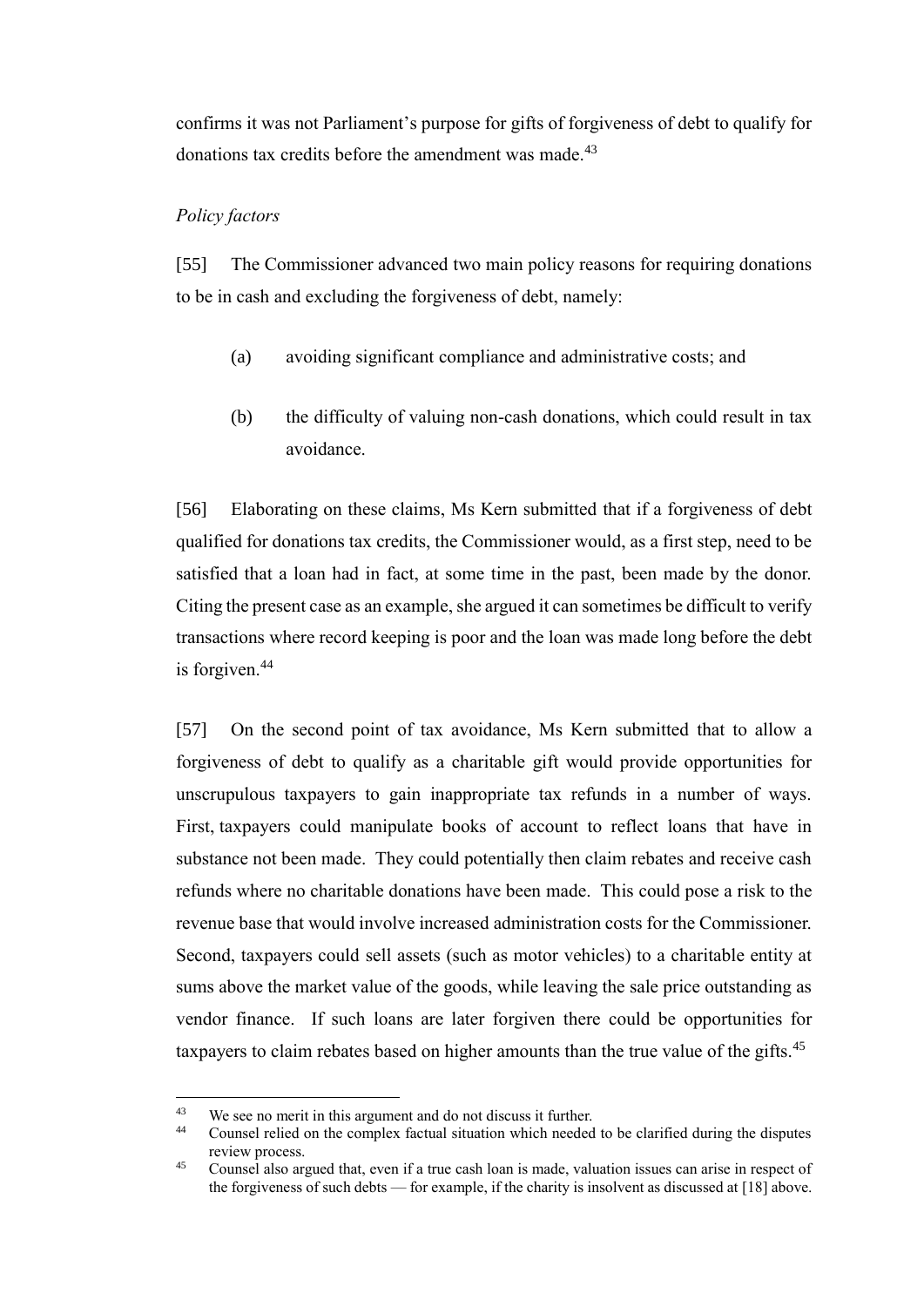### *The reality of the legislative history and policy factors*

[58] We consider there has for a number of years been somewhat of a disconnect between the actual wording of the legislation in question and the commentary or discussion generated by officials. As early as 2001 the government review spoke of the need for donations to "be in cash in order to qualify".<sup>46</sup> Yet the legislation made no such requirement and the Income Tax Act 1994 spoke of "any gift … of money" — not cash. As noted above, the review appeared to equate "non-cash" donations with donations of goods and services. It seems that the 2001 review did not analyse the statutory word "money" or address the legal meaning of "money" and where the boundaries of this term might lie.

[59] The same might be said about the 2006 discussion document. The legislation continued to refer to "any gift... of money of \$5 or more",  $47$  whereas the discussion document spoke of "non-cash donations" and the difficulties that might arise from valuing such gifts. Again, no attempt was made to offer an analysis of the statutory wording and what might, or might not, fall within the statutory provisions as defined in the legislation.

[60] Similar observations can be made of the officials' commentary on the bill under consideration in 2007. The discussion was focused on "cash donations" with no attempt made to analyse the statutory terms "money" or "monetary".

[61] It is noteworthy that in the officials'report following the High Court judgment (quoted at [\[53\]](#page-14-0) above), officials spoke about the policy intent of the legislation. It was said that "only monetary gifts of cash, including payments made by way of electronic bank transfers, credit cards, and cheques qualify as gifts. They do not include gifts in kind or debt forgiveness." This appears to be the first time the so-called policy intent had been expressed in this manner to include the issue of forgiveness of debt.

[62] Having carefully considered the legislative history described above, we are satisfied it provides no support for the interpretation of "monetary" or "money"

 $46$ <sup>46</sup> Cullen, Swain and Wright, above n 33, at [11.7].

Income Tax Act 2004, s KC  $5(1)$ .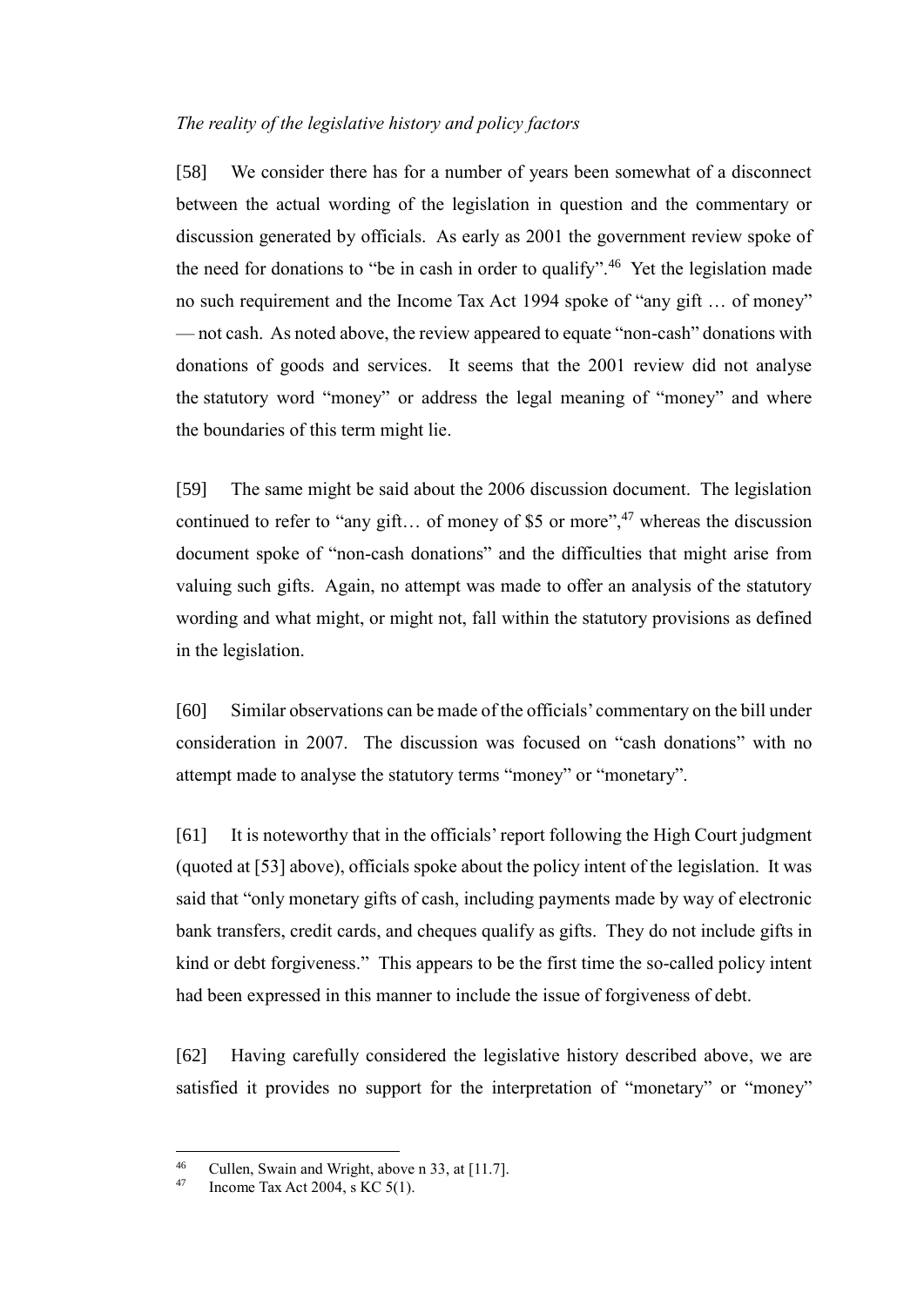contended for by the Commissioner. Comments in reports by officials about "cash" do not assist the Commissioner when that is not the wording of the statute, and the term appears to have been used in a broad sense and by way of contrast with gifts of goods and services. The task of the Court is to interpret the words used in the statute, not paraphrases, and in particular imprecise paraphrases, used in discussion papers and officials' reports. We should add that comments by officials, unless they form part of the parliamentary record, are not an especially reliable, or orthodox, form of legislative history.

[63] We turn finally to the policy grounds advanced by the Commissioner as driving the interpretation she advances. None of these policy arguments are compelling.

[64] The first contention is that excluding forgiveness of debt avoids significant compliance and administrative costs. We agree with Mr Coleman that the concerns advanced under this ground are exaggerated. If Parliament is concerned about such matters it would be able to address these concerns through more detailed and specific drafting of the statutory provisions.

[65] Second, we are not persuaded that greater administration costs will arise with the inclusion of forgiveness of debts. Significant investigation and checking may be required for tax rebate claims in relation to gifts of cash, depending on the circumstances of the giving.<sup>48</sup> Concerns about tax avoidance are overstated. And there are now robust statutory mechanisms in place to deal with any instances of tax avoidance in this context.<sup>49</sup>

[66] In summary, we do not find any of the policy grounds advanced by the Commissioner to be persuasive. Certainly, the arguments advanced under the policy head cannot succeed in carrying the day in circumstances where the words used in the statute do not support the Commissioner's case and the legislative history is at best unhelpful.

<sup>48</sup> As illustrated in *Church of Jesus Christ of the Latter-Day Saints Trust Board v Commissioner Inland Revenue* [2019] NZHC 52.

<sup>&</sup>lt;sup>49</sup> Income Tax Act  $2007$ , s GB 55, inserted in the Act with effect from 1 April 2019.